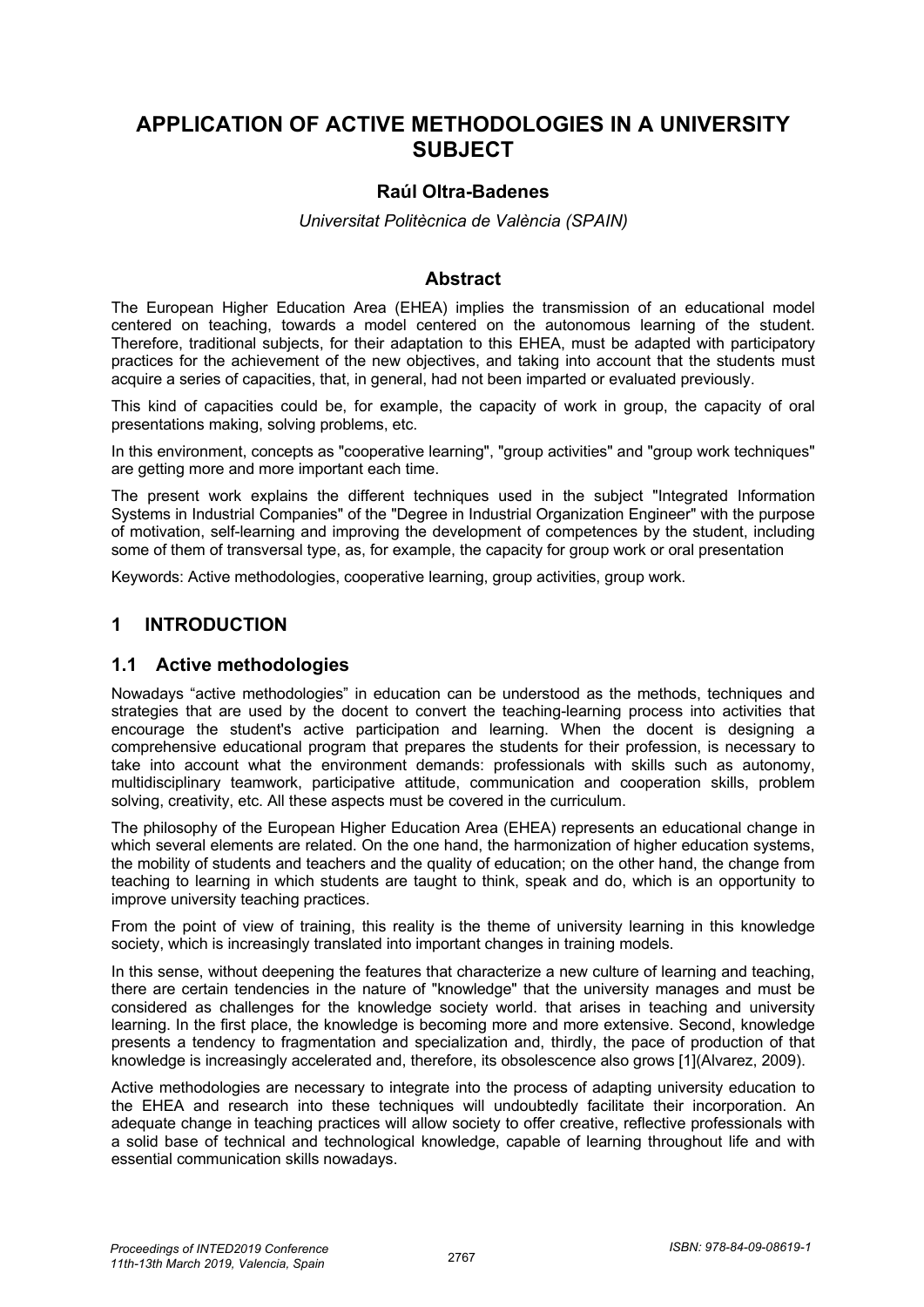The university, as a trainer of professionals and a creator of science and technology, faces an important challenge: to pay its land in an appropriate way to obtain graduates with knowledge, skills and abilities, as well as competent in the working world; qualities that undoubtedly foster these methodologies actively.

### **1.2 General environment and Cooperative Learning**

The European Higher Education Area EHEA involves the transition from an educational model centered on teaching to a model centered on the autonomous learning of the student. In this new approach, the protagonist is the student himself, who abandons his traditional passive position to take an active role in the learning process [1]. The teacher, ultimately, cannot act only as a simple transmitter of knowledge; he will have to promote the learning of the skills and abilities that students have to acquire [2].

In this environment, "Cooperative learning" seems to be gaining more and more importance [3]. Cooperative Learning is a method of learning based on team work of students. It includes diverse and numerous techniques in which students work together to achieve certain common objectives for which all team members are responsible. Some of these techniques are those that have been used and are described in the communication presented. Therefore, cooperative learning is a didactic methodology that starts from the organization of the class in small mixed and heterogeneous groups where the students work together and in a coordinated way to solve academic tasks and develop their own learning [4].

However, that students work together, without more, does not necessarily produce a cooperative learning situation. The basic elements necessary for a group work to be truly cooperative are five [1]:

- 1 Positive interdependence
- 2 Positive face-to-face interaction
- 3 Individual responsibility
- 4 Teach students to develop interpersonal and group skills
- 5 Self-analysis or reflection on the work of the group,

With all this, you can reach some competences, that other types of learning do not develop, or at least, not so specifically. The competences that students develop when they apply learning methods based on cooperation are [5]:

- Search, selection, organization and evaluation of information.
- Deep understanding of essential abstract concepts for the subject.
- Adaptation and application of knowledge to real situations.
- Creative problem solving.
- Summarize and synthesize.
- Oral expression.
- Interpersonal skills: performance of roles (leadership, organizer, etc.) and express agreements and disagreements, resolve conflicts, work together, show respect, etc.
- Organization / personal management: planning of times, distribution of tasks, etc.

From these competences the advantages of Collaborative Learning can be glimpsed [6]:

- Development of interpersonal skills and teamwork.
- Development of high-level intellectual skills.
- Responsibility, flexibility and self-esteem.
- Everyone's work: each student has a part of responsibility towards other classmates, inside and outside the classroom.
- Generates "networks" of support for students "at risk": first-year students with difficulties to integrate clearly benefit from this way of working.
- Generates greater enthusiasm and motivation.
- Promotes deep learning against the superficial or memory.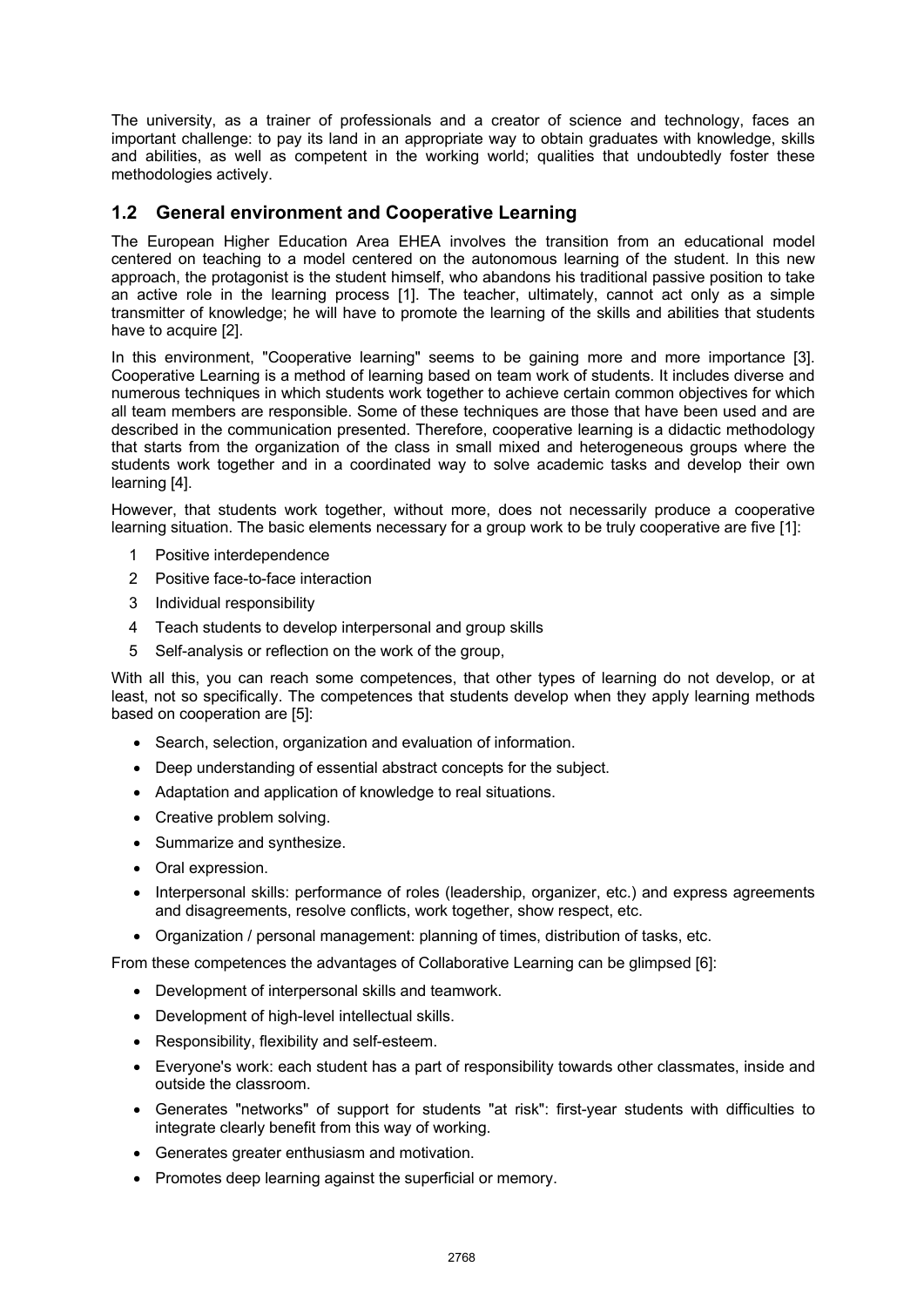## **2 METHODOLOGY**

### **2.1 Contextualization of the subject.**

The subject in which this action of teaching innovation is carried out is the subject with code 11517, which is called "Integrated Information Systems in Industrial Companies" (SIIEI) and is taught in the Industrial Organization Engineering Degree (GIOI), in the Technical School of Industrial Engineers (ETSII), of the Universidad politécnica de Valencia (UPV).

This subject is taught in the 4th year, and in the second semester, within the intensification of "Information Systems and Knowledge Management". Therefore, it can be said that the students are in the final stage of the Degree, and after completing the subject, they will be able to complete and present the Final Degree Project, and join the labor market, as Graduates in Industrial Organization Engineering.

For this reason, it is considered by the author that transversal competences as, for example, the capacity for group work or oral presentation, are fundamental, because, soon, students are incorporated into the real occupational world, in which the domain of this competences is essential.

### **2.2 Teaching-learning procedures used.**

Some specific activities have been carried out to specifically develop the capacity for group work and oral presentation. These activities are been developed in addition to the explanations of the lecturer, who all the time tries to transmit knowledge so that transversal competences can be developed. That is, explaining practical cases, giving examples of the real business environment, using questions, proposing readings, moderating forums and debates, etc.

These specific activities are: Case Analysis, Project, Report Writing, Oral Exposure and Professional Talks. Below, in the following points is presented an explanation of how each of these training activities have been carried out.

#### *2.2.1 Case analysis*

To develop this formative action, cases based on real situations are presented. The students, divided into groups of 4 people, discuss the solution for about thirty minutes, approximately. Afterwards, there´s a general sharing is made, with the participation of the lecturer in the group. In this way, active participation is obtained and the student is motivated, while being taught to analyze problems. It can be obtained in this way that students can come into contact with different ideas, even contrary to their own.

In fact, in some of the cases proposed, the case is presented in the way that the answers that seem more logical, or the more obvious conclusions according to the writing style, are erroneous, in relation to some common errors in the area of knowledge. In this way, the students will be critical with the case, either because they detect this situation, or because they do not detect it, but in the explanation and discussion of the group, are aware of it.

So also the critical thinking of the student, another of the transversal competences of the UPV

#### *2.2.2 Project*

In this formative activity, the students must find themselves a Project to be carried out, based on a theme indicated by the lecturer. The Project must be developed in a real business environment, in which they must find themselves a specific problematic situation, which requires practical solutions in relation to the subject and the other concepts seen in the degree. In this way, in groups of 3 students, they must:

1. - Select the project to be executed, based on the identification of a problem to solve of the real environment. 2. Plan all the details of the Project, defining and distributing the tasks to be carried out to reach the objective. 3. Obtain and structure the information of the real environment (usually of a company). 4. Develop the Project, proposing solutions. 5. Track the project. 6. Present the project. 7. Analyze and evaluate the work done, both jointly, and each of the individual contributions.

Through this project methodology, students are encouraged to take initiative and creativity, but also to deepen time management, responsibility and, above all, to formulate and evaluate hypotheses, plan, find solutions, consult sources of information, write reports, etc.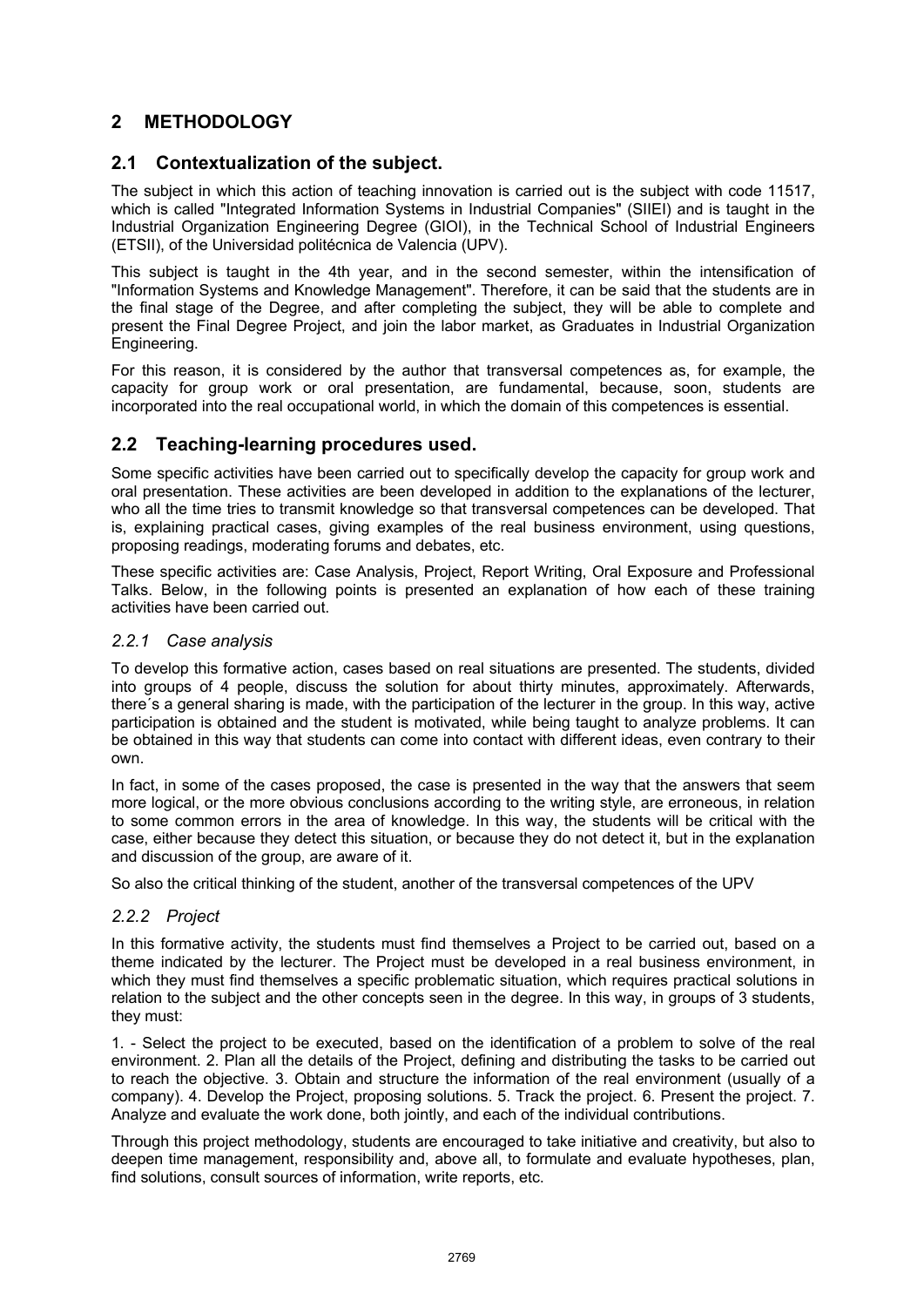#### *2.2.3 Report writing and oral presentation*

These two educational actions are carried out in relation to the Project. As a final result of the same, the students must make a memory in which they present in writing the Project, its development, planning, results and conclusions. This is done based on an orientation guide, which is provided to the students through a template, with a script that they can follow (but also modify based on the specific needs of the Project) for the writing of the final report.

Finally, the students must also make an oral presentation of the work in class, in which all the members of the group must participate.

In this way, with the activities proposed and followed by the students of the subject, transversal competences of Communication, both oral and written, are developed, and of course, working group as well.

### **3 RESULTS**

The methodology used in the different practical activities received a very positive feedback from the students. This feedback from the students can be extracted from the results of the ICE (Institute of Education Sciences) of the UPV, which responded positively to the question "The methodology used and the activities carried out in the course help students to learn about the course", obtaining a 9.8 out of 10 in this section of the survey. In addition, a specific survey was made for it on the last day, in which they asked about the activities carried out, and the focus of the subject.

The specific survey was designed using a Likert scale. In it, students were asked to evaluate each of the activities to achieve the objectives of this study, as follows: 1 Very negative; 2 Negative; 3 Normal; 4 Positive; 5 Very Positive 85% of the students of the subject answered the survey.

The answers indicate that, the activity of "Case analysis", receives a "Very Positive" of 50% of the students, a "Positive" of 35.7%, and a "Normal" of 14.3%

In the case of the project activity, it receives a "Very Positive" of 42.9% of the students, a "Positive" of 42.9%, and a "Normal" of 14.3%.

In the Report writing and presentation activity, the rating is "Very Positive" in 35.7%, "Positive" in 42.9% and "Normal" in 21.4%

In addition, the students were asked if they would add more activities, to which 35.7% answered yes, indicating that they would add more case analysis. It was also asked if any of the activities would be eliminated, to which 100% responded that they would NOT eliminate any of the activities carried out.

### **4 CONCLUSIONS**

This paper presents the implementation of active learning methodologies in a subject in the subject "Integrated Information Systems in Industrial Companies" of the "Degree in Industrial Organization Engineer" with the purpose of motivation, self-learning and improving the development of competences by the student, including some of them of transversal type, as, for example, the capacity for group work or oral presentation

The response of the students to these new activities introduced was sharply positive, as reflected in the results of the survey carried out to know their assessment to achieve the objectives set. In all cases, the majority responses have been positive assessment, emphasizing that there has not been any response that negatively evaluates the activities and their purpose.

#### **REFERENCES**

- [1] M. S. Álvarez, "Aplicación de la técnica del Puzle de Aronson en la docencia del Derecho Financiero y Tributario", *Documentos - Instituto de Estudios Fiscales*, Vol 30, pp-237-246, 2009.
- [2] A. Fernández March, "Metodologías activas para la formación de competencias", *Educatio siglo XXI*. Vol. 24, no.1, pp 35-56, 2006.
- [3] G.A. García, "El aprendizaje cooperativo como metodología para la enseñanza de la materia Sistema fiscal español", Documentos - Instituto de Estudios Fiscales, Vol 30, pp. 119-130, 2009